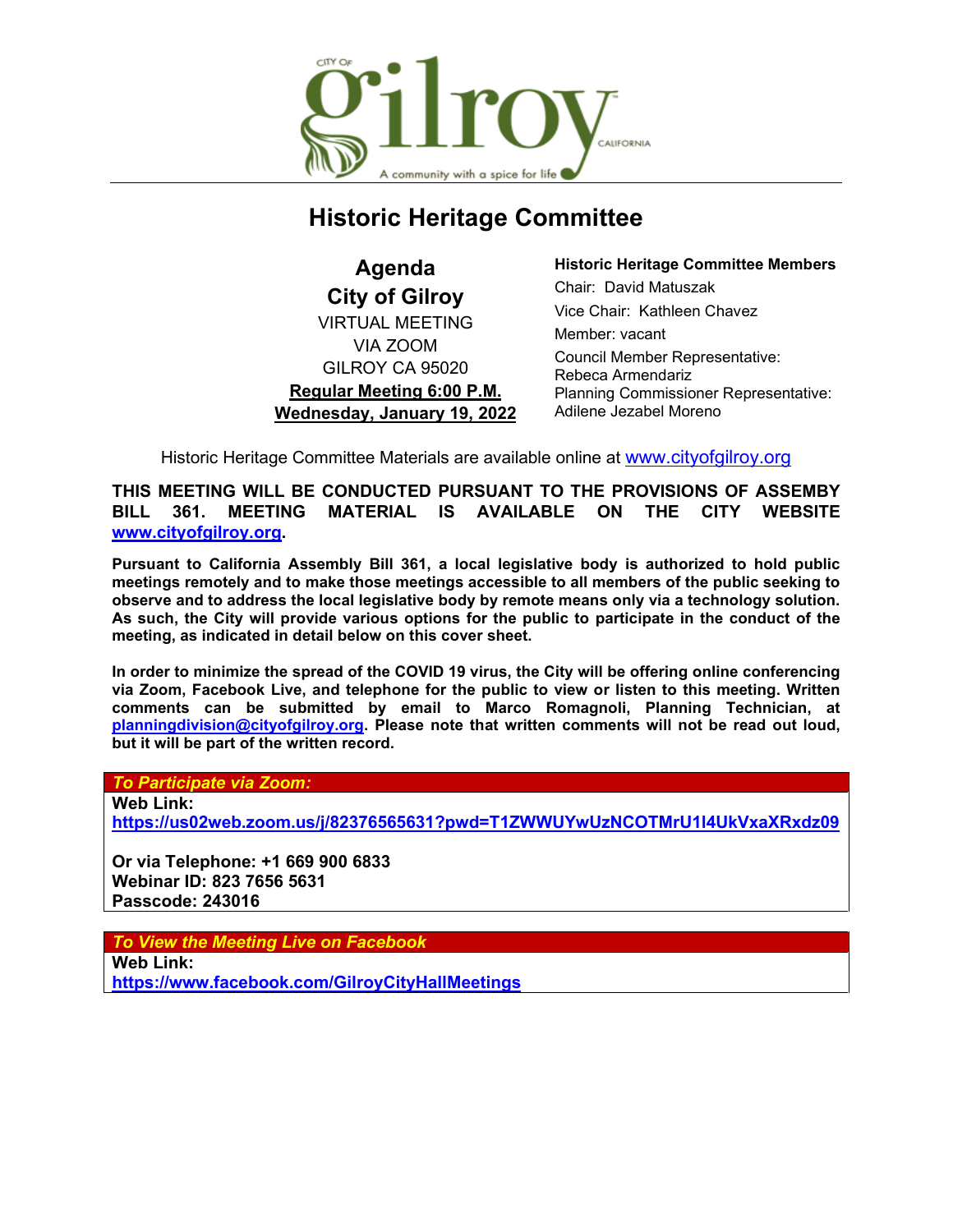#### **KNOW YOUR RIGHTS UNDER THE GILROY OPEN GOVERNMENT ORDINANCE**

Government's duty is to serve the public, reaching its decisions in full view of the public. Commissions, task forces, councils and other agencies of the City exist to conduct the people's business. This ordinance assures that deliberations are conducted before the people and that City operations are open to the people's review. **FOR MORE INFORMATION ON YOUR RIGHTS UNDER THE OPEN GOVERNMENT ORDINANCE, TO RECEIVE A FREE COPY OF THE ORDINANCE OR TO REPORT A VIOLATION OF THE ORDINANCE, CONTACT THE OPEN GOVERNMENT COMMISSION STAFF AT (408) 846-0204**

# **I. OPEN MEETING**

**II. PLEDGE OF ALLEGIANCE**

# **III. REPORT ON POSTING THE AGENDA AND ROLL CALL**

**IV. APPROVAL OF MINUTES:** December 15, 2021 Meeting Minutes

**V. PRESENTATIONS BY MEMBERS OF THE PUBLIC:** (Three-minute time limit).

This portion of the meeting is reserved for persons desiring to address the Historic Heritage Committee on matters not on the agenda. The law does not permit Historic Heritage Committee action or extended discussion of any item not on the agenda except under special circumstances. If Historic Heritage Committee action is requested, the Historic Heritage Committee may place the matter on a future agenda. All statements that require a response will be referred to staff for reply in writing.

# **VI. OLD BUSINESS:**

# A. **Workplan Item: Historic Ordinance Update**

- 1. Presentation: Cindy McCormick
- 2. Public Comment:
- 3. Possible Action: Review final recommended draft amendments to Gilroy City Code Article 27, provide input, and recommend that staff forward the HHC's recommendation to the City's consultant for inclusion in the draft zoning ordinance update being presented to the Planning Commission and the City Council in Summer/Fall 2022.

# **VII**. **NEW BUSINESS:**

# A. **HHC Consolidation**

1. Presentation: Cindy McCormick

Pursuant to a Resolution adopted by the City Council on January 10, 2022, the City Council has consolidated the City's Historic Heritage Committee, the Housing and Neighborhood Revitalization Committee and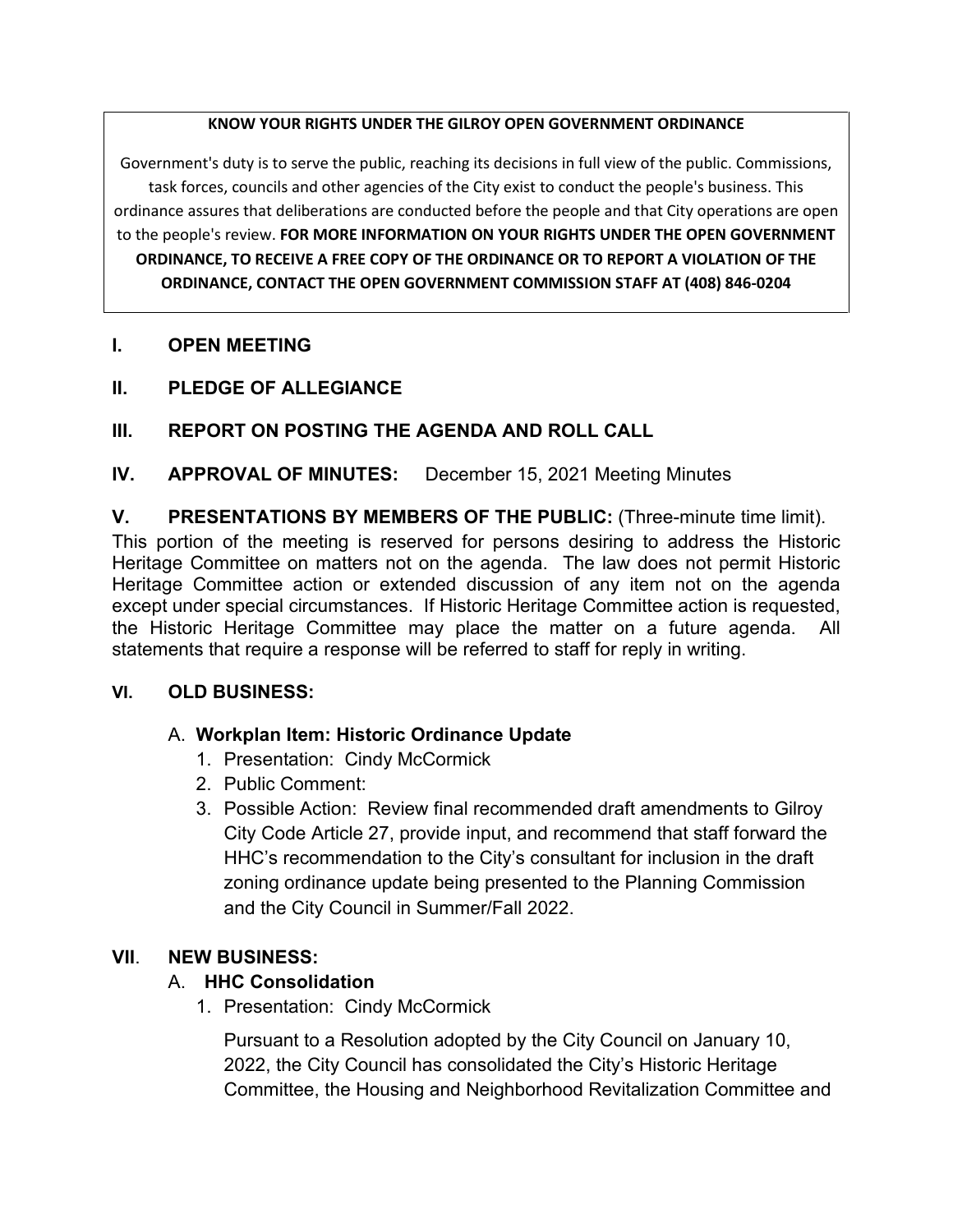the Street Naming Committee, such that their collective duties will preside with the Planning Commission.

- 2. Public Comment:
- 3. Possible Action: Staff recommends that the Chair move to accept the Council Resolution which transfers the activities of the HHC to the Planning Commission and effectively ends the terms of all sitting HHC members.

# **VIII. ADJOURNMENT**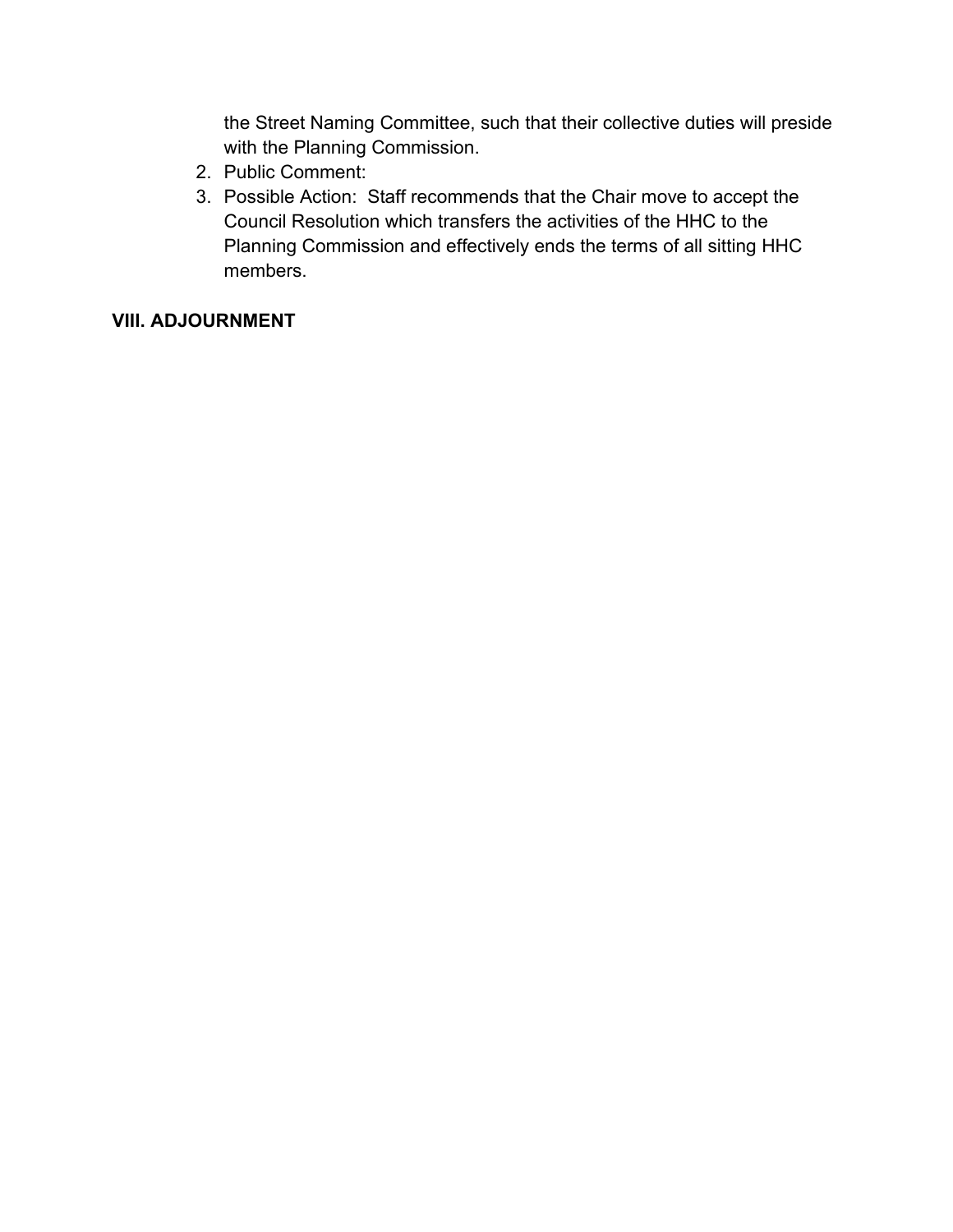

# **Historic Heritage Committee STUDY SESSION AGENDA DECEMBER 15, 2021 at 6:00 P.M.**

# COMMUNITY DEVELOPMENT CONFERENCE ROOM 7351 ROSANNA STREET GILROY, CA 95020

# HISTORIC HERITAGE COMMITTEE MEMBERS

Vice Chair: Kathleen Chavez

Chair: David Matuszak<br>
Vice Chair: Kathleen Chavez **Council Member Representative:**<br>
Rebeca Armendariz Member: Ian Bruesehoff **Planning Commissioner Representative:** Adilene Jezabel Moreno

#### **I. OPEN MEETING**

Chair Matuszak called the meeting to order at 6:03pm.

#### **II. PLEDGE OF ALLEGIANCE**

Chair Matuszak led the pledge of allegiance.

# **III. REPORT ON POSTING THE AGENDA AND ROLL CALL**

Planning Technician Romagnoli posted tonight's meeting agenda on Friday, 12/10/21 at 3:08pm.

#### **Roll Call:**

Present – Matuszak, Chavez, Jezabel Moreno

Excused – Armendariz

Absent - Bruesehoff

# **IV. APPROVAL OF MINUTES:**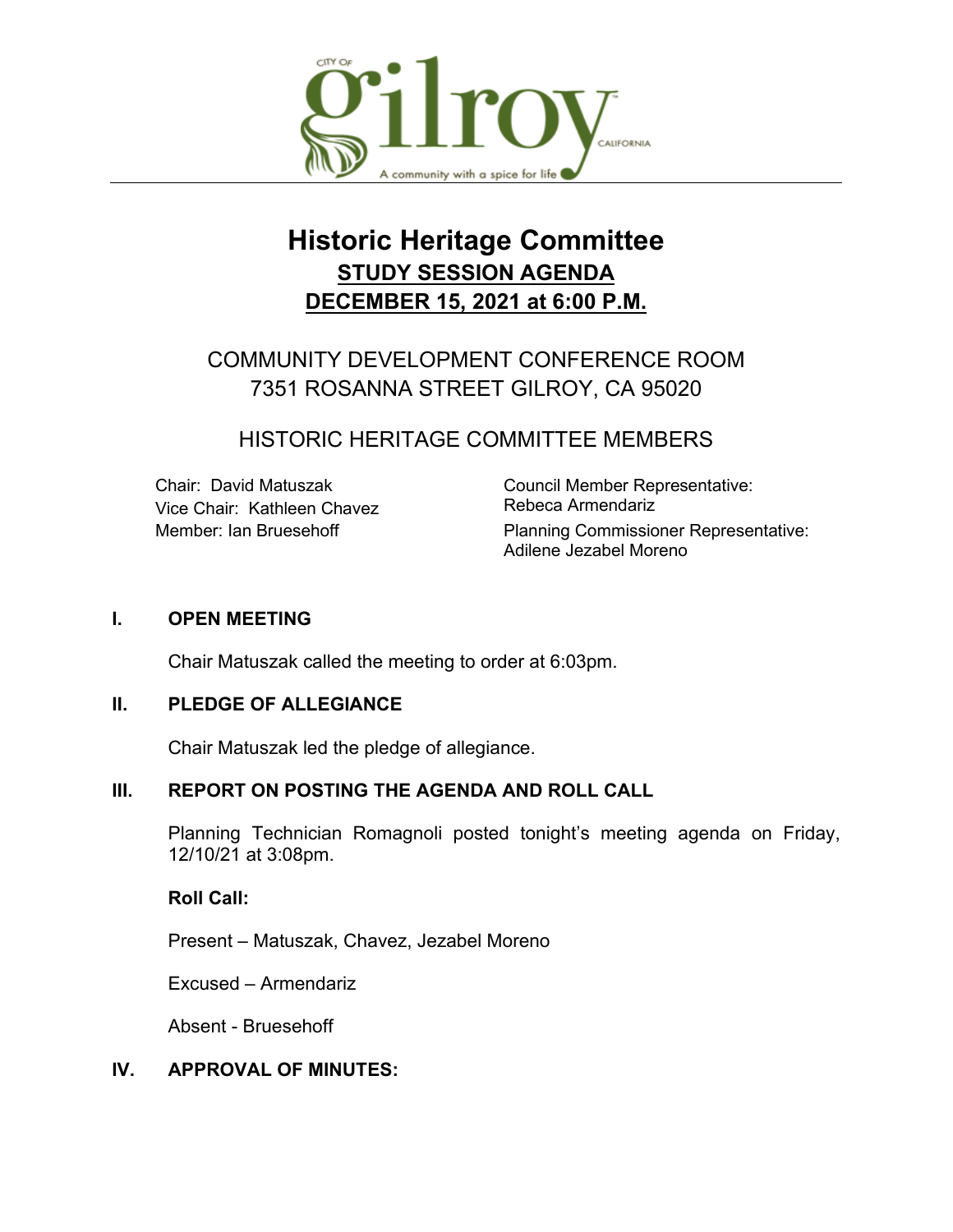Motion was made by Vice Chair Chavez, seconded by Planning Commissioner Representative Jezabel Moreno to approve the September 15, 2021 meeting minutes.

Roll Call Vote:

Ayes: Matuszak, Chavez, Jezabel Moreno Nays: None Abstain: None Absent: Armendariz, Bruesehoff

Motion passes 3-0-0-2

#### **V. PRESENTATIONS BY MEMBERS OF THE PUBLIC:** (Three-minute time limit).

None.

#### **VI. OLD BUSINESS:**

#### 1. **Workplan Item: Historic Ordinance Update**

Customer Services Manager McCormick presented the staff report.

Discussion wasa held by the committee members.

Public comment was opened.

Connie Rodgers suggested that the historic ordinance language be amended to be inclusive of historic properties and not just structures.

Chair Matuszak suggested describing the historic structures and properties in separate points in the ordinance.

Public comment was closed.

#### **VII. INFORMATIONAL ITEMS**

#### **1. HHC/Planning Commision Consolidation Update**

Customer Services Manager McCormick presented the item.

Public comment was opened. None.

#### **VIII. ORAL REPORTS BY MEMBERS OF THE HISTORIC HERITAGE COMMITTEE:**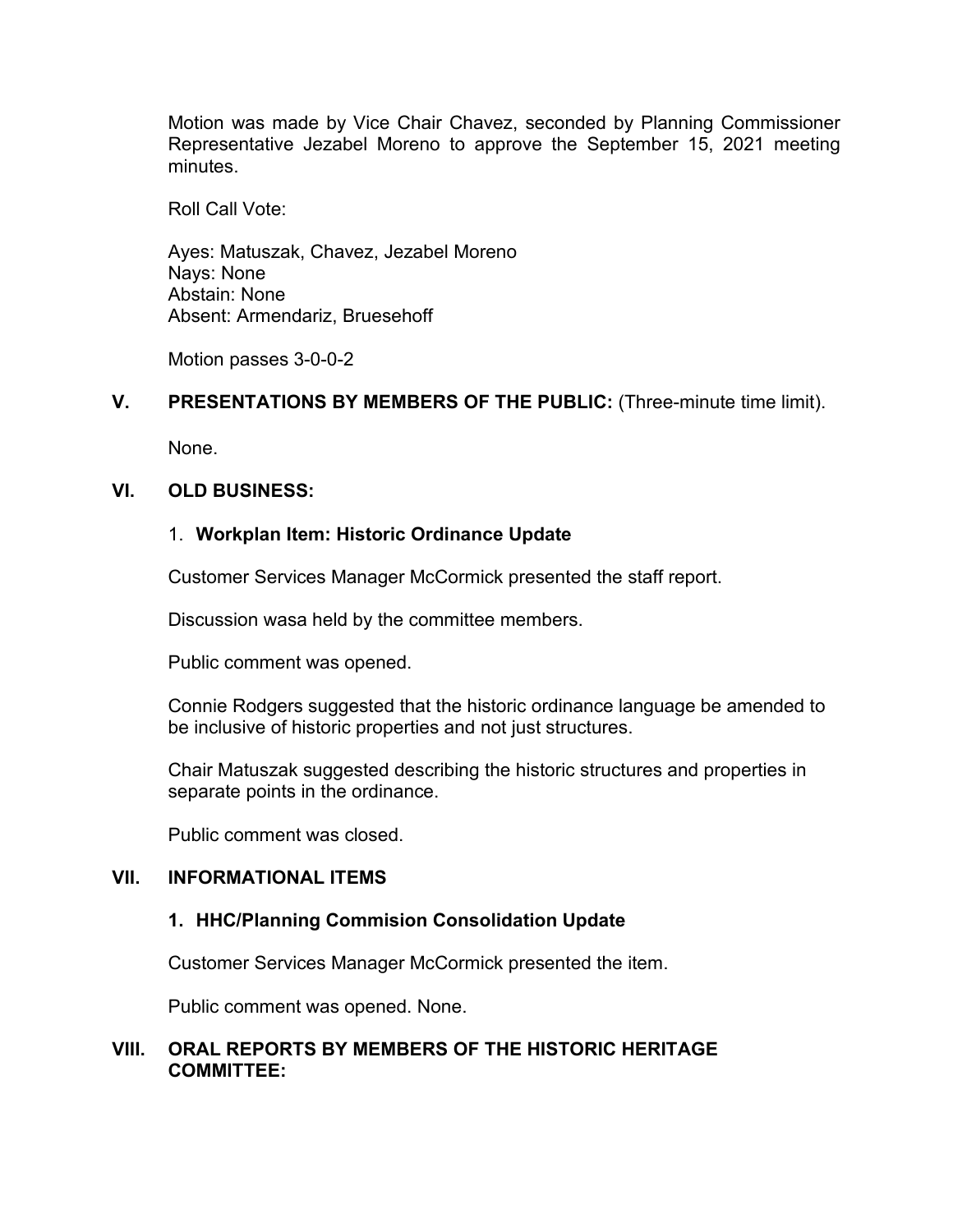Miscellaneous information and updates (no action)

Vice Chair Chavez requested that a printed report of the Dudek reported be made available to commissioners.

The commissioners discussed Mills Act outreach.

# **IX. ADJOURNMENT** to the Next Regular Meeting of **January 19, 2022 at 6:00 p.m.**

The meeting was adjourned by Chair Matuszak at 6:30pm.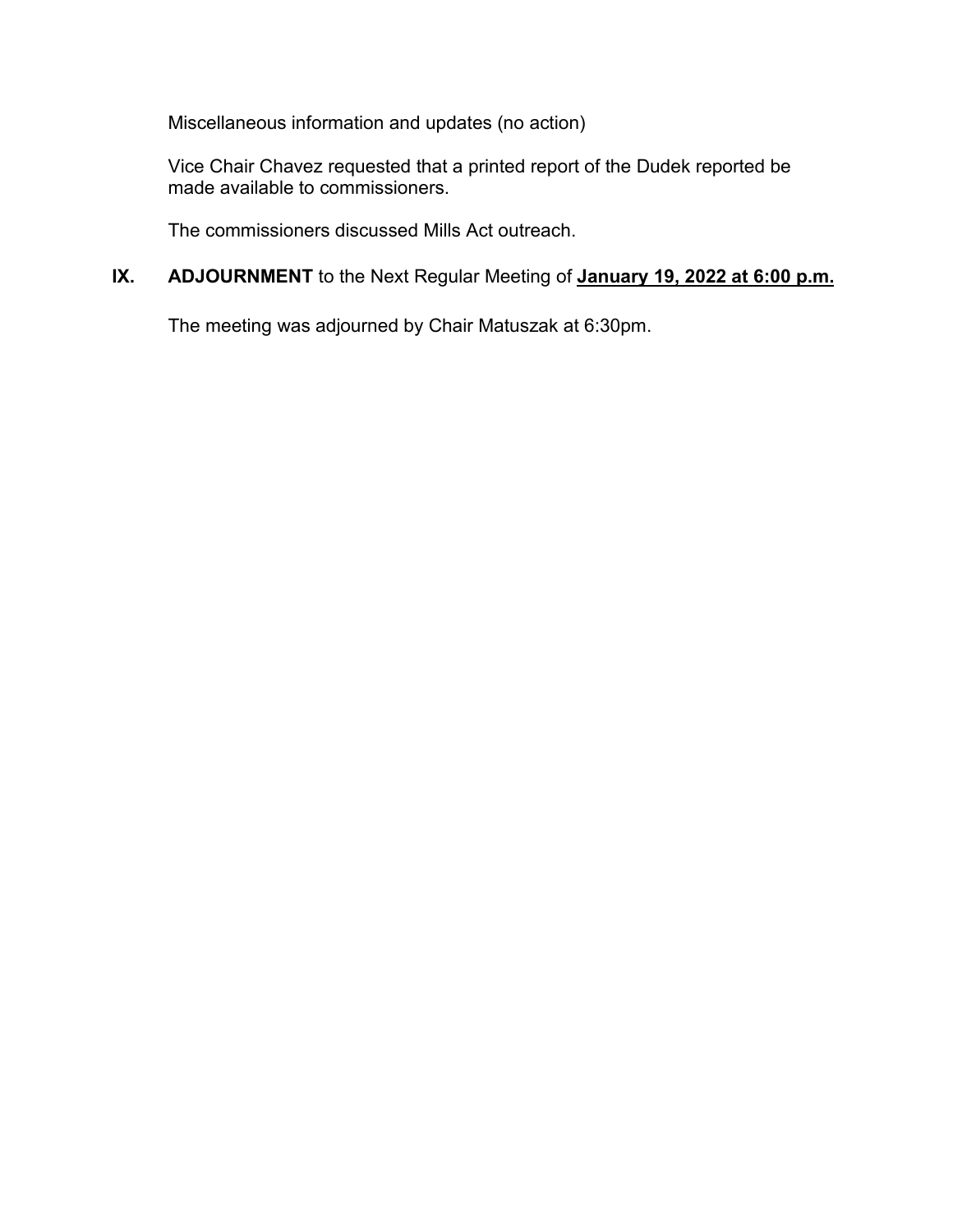

# **City of Gilroy**

COMMUNITY DEVELOPMENT DEPARTMENT 7351 Rosanna Street, Gilroy CA 95020 (408) 846-0451 (408) 846-0429 (fax) www.cityofgilroy.org

| <b>DATE:</b> | January 19, 2022                            |
|--------------|---------------------------------------------|
| TO:          | Historic Heritage Committee                 |
| <b>FROM:</b> | Cindy McCormick, Customer service Manager   |
|              | <b>SUBJECT:</b> Historic Ordinance WorkPlan |

# **RECOMMENDATION**:

Review final recommended draft amendments to Gilroy City Code Article 27, provide input on additional modifications if desired, and recommend that staff forward the HHC's recommendation to the City's consultant for inclusion in the draft zoning ordinance update being presented to the Planning Commission and the City Council in Summer/Fall 2022.

# **BACKGROUND**

On August 18th, the Historic Heritage Committee (HHC) began working on their workplan to update Article 27 - Historic Site and Historic [Neighborhood Combining Districts.](https://www.codepublishing.com/CA/Gilroy/#!/Gilroy30/Gilroy3027.html)

To date, the HHC has reviewed and accepted the guiding goals for the update (referenced herein) and provided feedback on draft changes to Gilroy City Code Article 27, including but not limited to the statement of intent, new definitions, streamlining of the process to review and approve changes to a historic resource that comply with the Secretary of Interior Standards, a more transparent process for significant alteration or demolition of a historic resource, and codification of the Mills Act Contract process.

# **Ordinance Update Guiding Goals**

The following goals are to be used when recommending changes to the Ordinance:

- 1) Clarify, streamline, and simplify the overall ordinance.
- 2) Eliminate redundancies and superfluous language.
- 3) Define and distinguish City Council designated "historic districts", City Council designated "historic sites", and other "contributing historic resources" that are included in the Historic Resource inventory.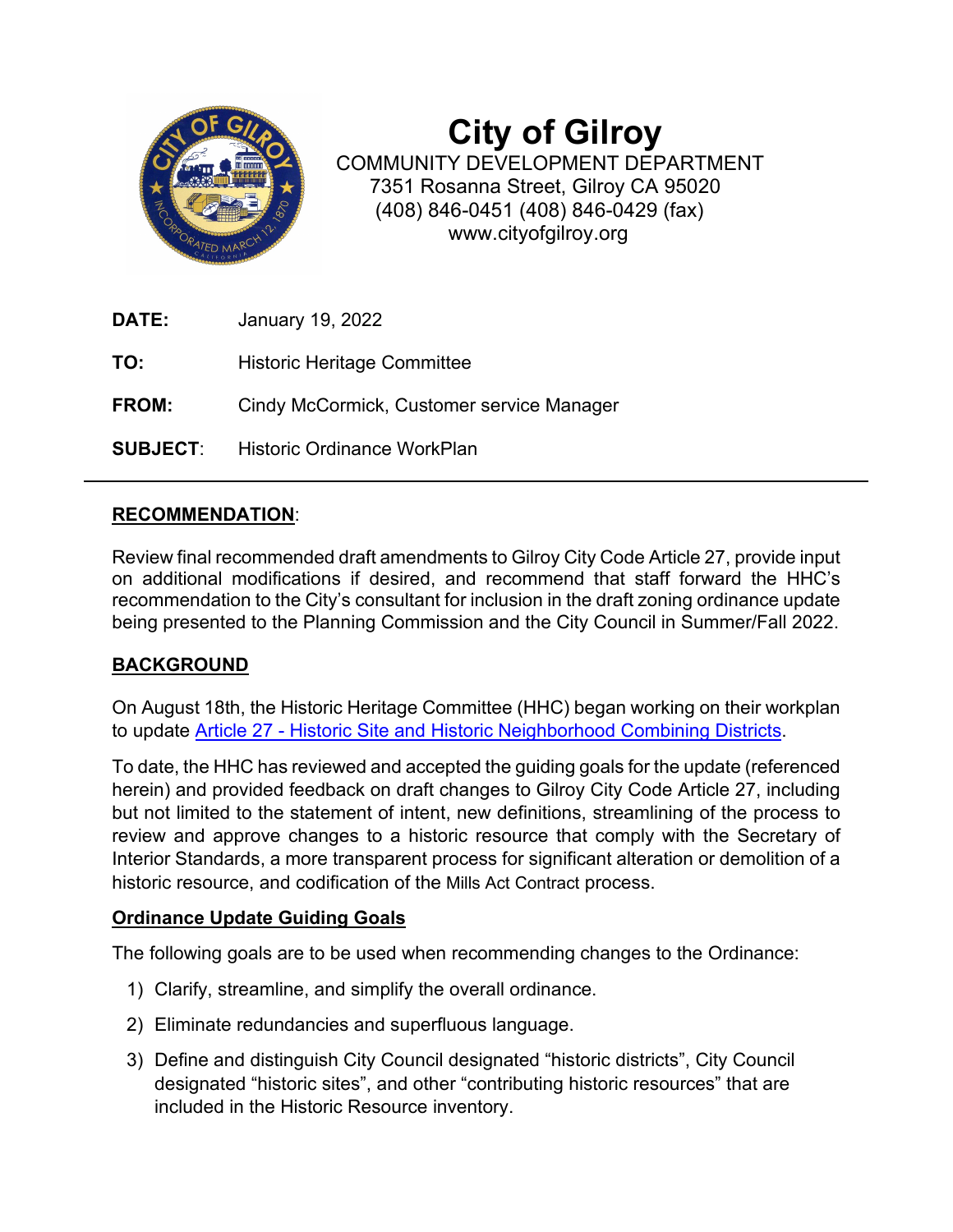- 4) Provide a clear and easy to understand process for rehabilitating or making modifications (e.g., additions) to buildings listed on the HRI depending on whether they are a contributing historic resource, a designated historic site, or located within a designated historic district.
- 5) Simplify and consolidate the existing standards for demolition.
- 6) Codify the Mills Act Program as an economic incentive for preservation.

# **DISCUSSION**

At the December 15, 2021 meeting, the HHC recommended additional clarification in the Ordinance regarding the term "historic site" since the word "site" is generally synonymous with the word "property". To better differentiate "historic site" from "contributing historic resource", staff is recommending that the term "historic site" be replaced with "distinguished historic resource" since these structures only account for 58 of the 360 HRI's listed resources. The term "distinguished" more clearly represents the hierarchy of these structures on the HRI.

Other clarifying / clean-up language has been added to the draft ordinance including the removal of the term "historic heritage committee", given the recent consolidation of the committee with the Planning Commission. The intent statement has been condensed and the order of subsections has been slightly modified for better flow.

These final recommendations have been incorporated into the draft ordinance, provided as **Attachment 1**. Staff is open to additional edits as requested by the HHC.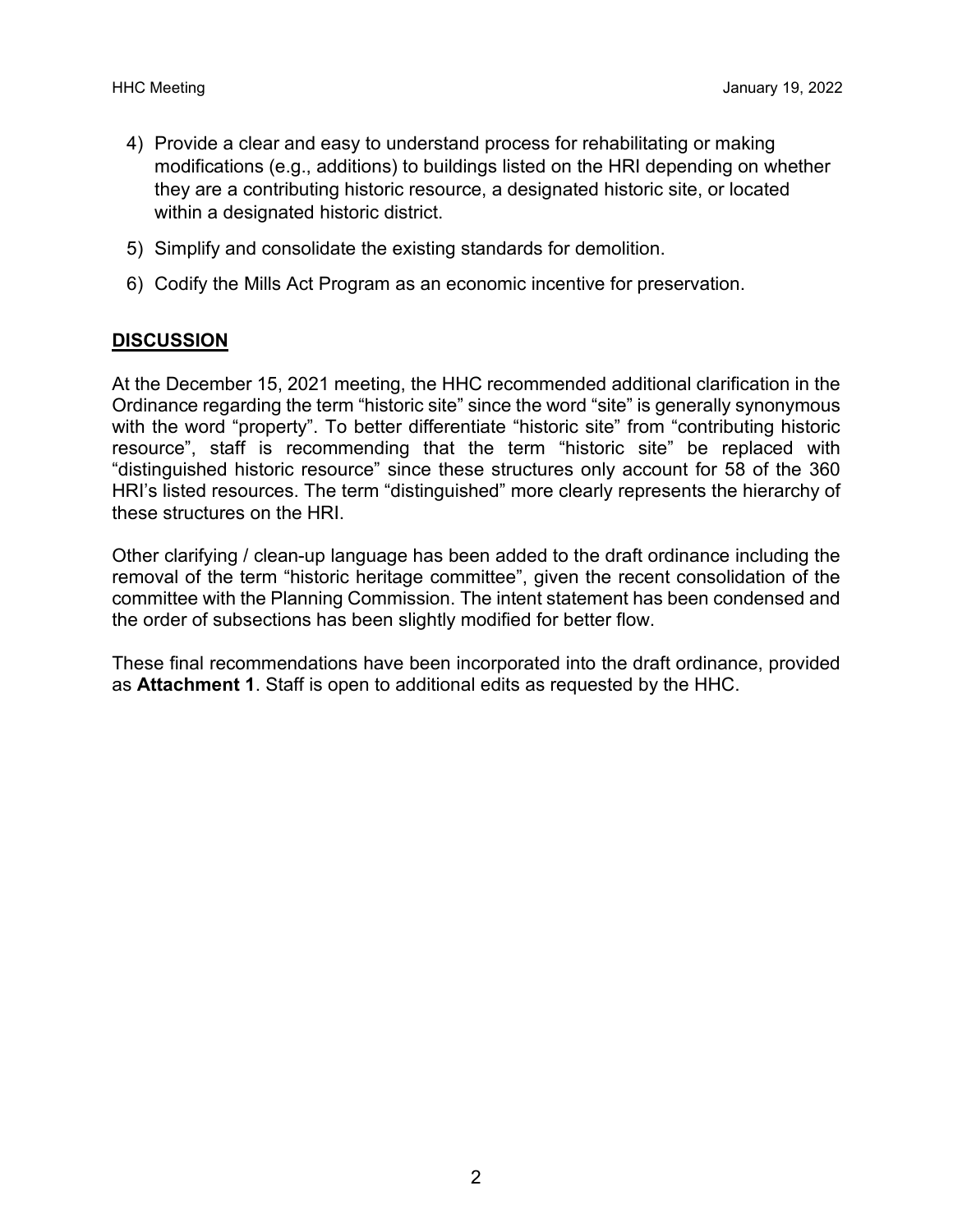#### **30.27.10 Statement of intent.**

The intent of this article is:

(a) To identify, designate, and preserve historic resources that represent important elements of Gilroy's past, increase public awareness of the architectural and cultural heritage of the community, and foster civic pride of the city's preservation efforts.

(b) To identify and designate historic districts that have a significant concentration or continuity of sites, buildings or objects unified by past events or physical development.

(c) To encourage the rehabilitation, restoration, and preservation of character defining features of historic resource throughout the city.

#### **30.27.20 Conditional use permits.**

Any use that requires a conditional use permit may be allowed to locate within a historic resource subject to the planning commission finding that the proposed use is consistent with the required findings for a conditional use permit, is compatible with the historic nature of the property, and would require minimal alteration to the building or site.

#### **30.27.30 Definitions.**

"Alteration" means any exterior modification to a historic resource, including but not limited to a new addition or removal of existing architectural features. As defined herein, alteration does not include routine maintenance and repair such as any work involving the in-kind replacement of existing material for the purpose of protective or preventative measures.

"Alteration, Significant" means any alteration, destruction, relocation, demolition, or partial demolition that may have a significant adverse effect on the character-defining features of a historic resource. An alteration that is consistent with the Secretary of the Interior's Standards is not generally considered a significant alteration.

"Fenestration" means the arrangement, proportioning, and design of windows and doors (i.e., wall openings) in a building.

"Historic Context Statement" means a narrative report on the geography, history and culture that shaped Gilroy's built environment and that provides the basis for evaluating historic significance and integrity.

"Historic District" means an area or combination of sites within the city that has been designated by Resolution of the City Council as a historic district, in accordance with the criteria of this Chapter.

"Historic Resource" means an object, building, structure, or site that has been designated by Resolution of the City Council as a contributing historic resource, distinguished historic resource, or historic district in accordance with the criteria of this Chapter.

"Historic Resource Inventory" means the official City Council approved register of historic resources.

"Mills Act" means a state law enacted in 1972 that grants participating local governments the authority to enter into contracts with owners of a qualified historic resource who actively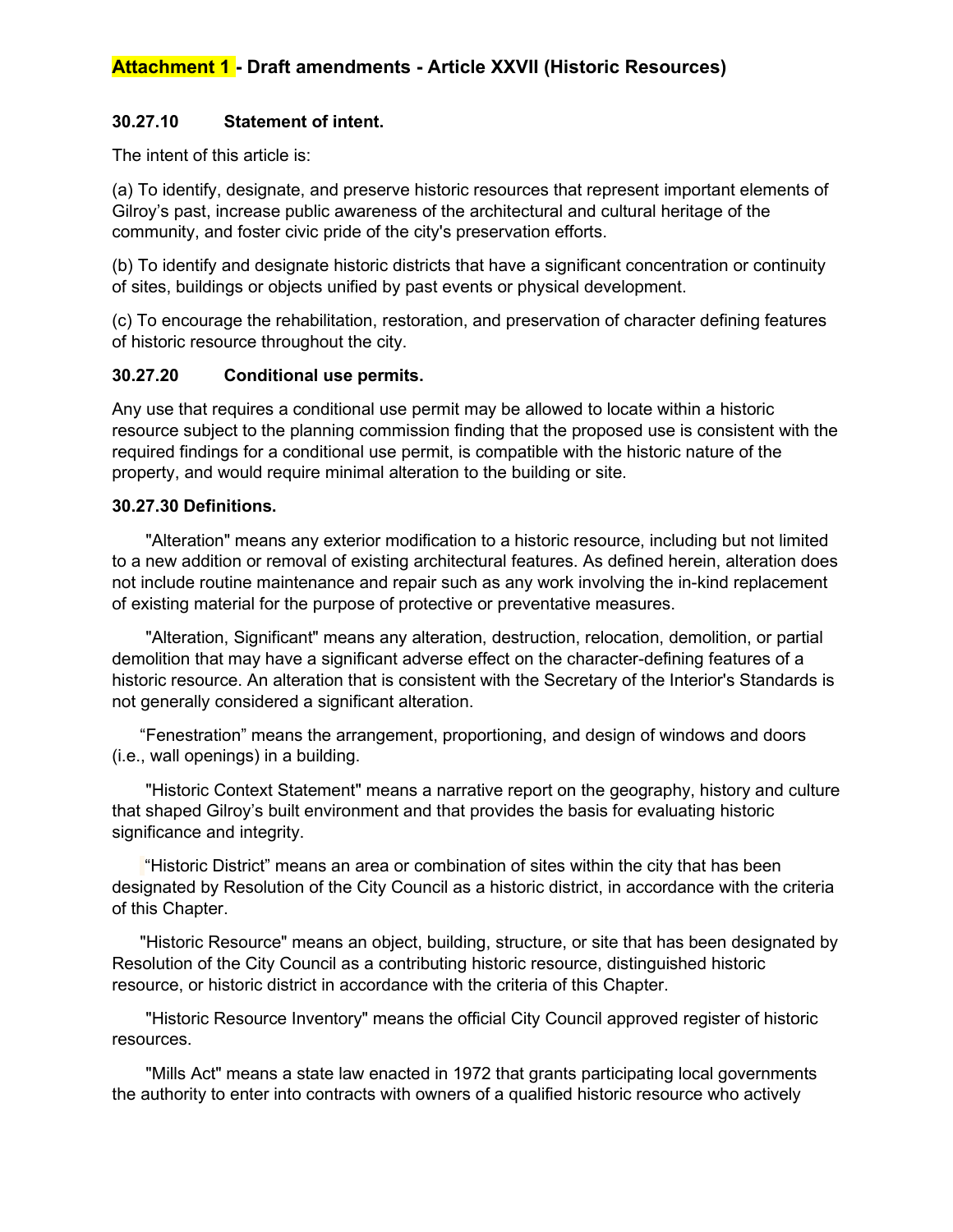#### **Attachment 1 - Draft amendments - Article XXVII (Historic Resources)**

participate in the rehabilitation and maintenance of the historic resource while receiving property tax relief.

"Ministerial" means a governmental action (e.g., permit issuance) that is based upon established standards, statutes, or legal authority, and that is arrived at objectively, involving little or no personal judgment. A ministerial permit is issued by the Community Development Director or his/her designee. Ministerial projects are exempt from the requirements of CEQA.

"Restoration" means the act or process of accurately depicting the form, features, and character of a property as it appeared at a particular period of time by means of the removal of features from other periods in its history and reconstruction of missing features from the restoration period.

"Rehabilitation" means the process of making possible a compatible use for a property through repair, alterations, and additions while preserving those portions or features which convey its historical, cultural, or architectural values. Rehabilitation is the primary means of preservation in Gilroy and acknowledges the need to alter or add to a historic property to meet continuing or changing uses while retaining the property's historic character.

The "Secretary of the Interior's Standards for the Treatment of Historic Properties" (Standards) are principles that promote historic preservation best practices that will help protect Gilroy's historic resources.

#### **30.27.40 Historic Resource Designation**

The designation of a historic resource on the Historic Resource Inventory shall be processed by Resolution of the City Council, following a review and recommendation by the Planning Commission. Fees, which are established from time to time by the city council, shall be waived for the establishment of, but not the rescission of, a historic resource.

(a) **Contributing Historic Resource.** Any structure or property within the city may be designated as a contributing historic resource if it meets one (1) of the following findings:

(1) It exemplifies or reflects special elements of the city's cultural, social, economic, political, aesthetic, engineering or architectural history; or

(2) It is identified with persons or events significant in local, state or national history; or

(3) It embodies distinctive characteristics of a style, type, period or methods of construction, or is a valuable example of the use of indigenous materials or craftsmanship; or

(4) It is representative of the work of a notable builder, designer or architect.

(b) **Distinguished Historic Resource**. Any property within the city may be designated as a distinguished historic resource if it meets the findings for designation as a contributing resource and it meets all of the following additional findings of integrity described in Chapter 7 of the City of Gilroy Historic Context Statement.

- (1) The structure retains the original roofline and roof form; and
- (2) The structure retains the original fenestration pattern; and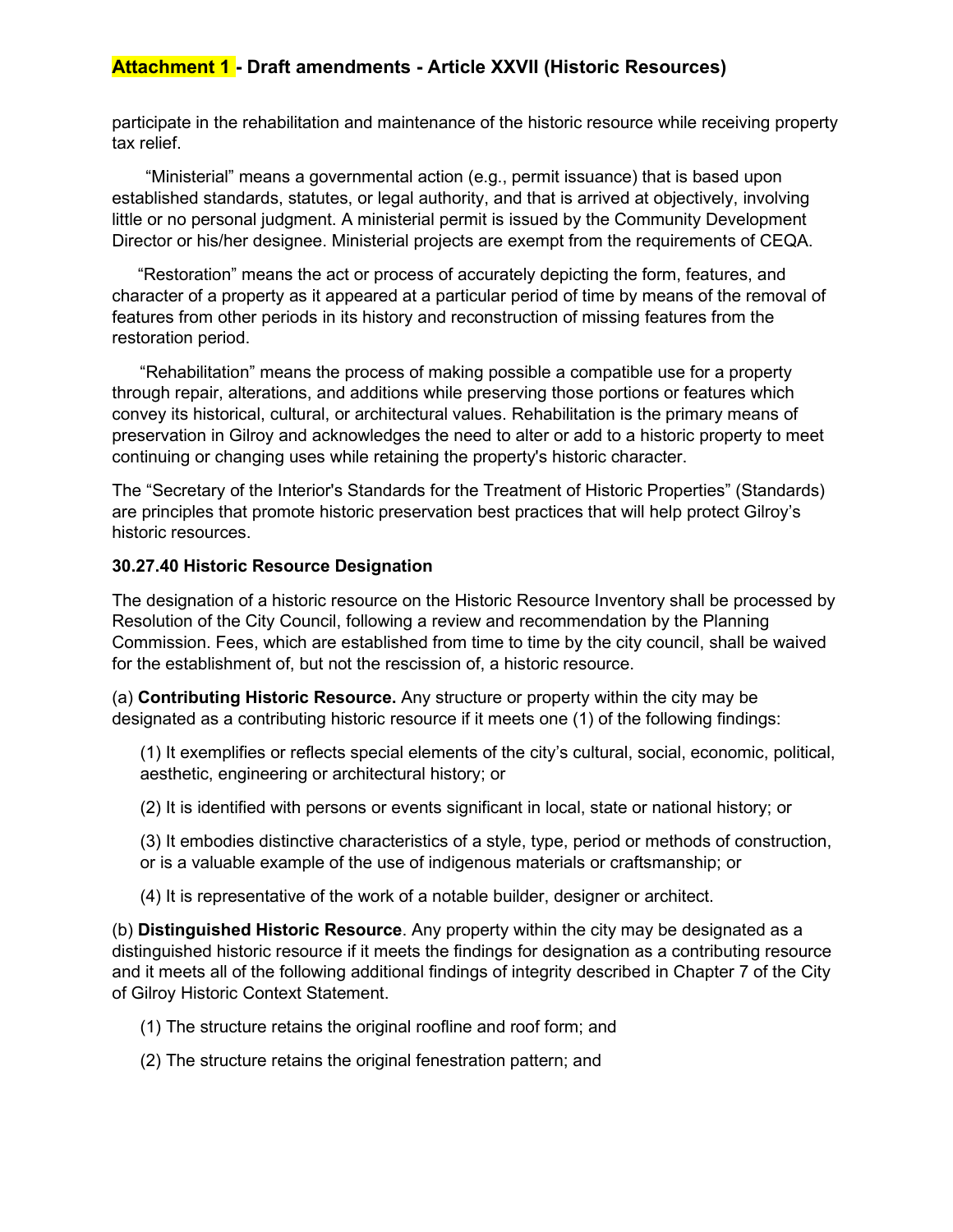(3) The structure retains the majority of its original ornamentation (e.g., decorative trim, racketed eaves, cornice line); and

(4) The structure retains its original porch configuration and materials; and

(5) The structure does not feature conjectural elements (e.g., cladding or elaborate details that are inconsistent with the original period of construction or architectural style); and

(6) The structure does not have later additions that are visible from the public right-of-way and impact integrity.

(c) **Historic District**. Any area or combination of sites within the city may be designated as a historic district if it meets all of the following findings:

(1) The district possesses a significant concentration or continuity of sites, buildings, structures, or objects unified by past events or physical development; and

(2) The district represents an established and familiar visual feature of the community; and

(3) The collective historic value of the district taken together is of greater value than each individual structure.

#### **30.27.50 Historic Resource Recission**.

(a) The rescission of a historic resource from the Historic Resource Inventory shall be processed by Resolution of the City Council, following a review and recommendation by the Planning Commission. The Planning Commission may recommend that a historic resource evaluation report be prepared to determine if the application meets the findings for recission approval.

(b) **Findings for Recission Approval.** Any resource may be removed from the Historic Resource Inventory upon a finding that the object, building, structure, or site no longer meets the required findings for designation, provided in Section 30.27.40 of this Article.

#### **30.27.60 - Historic Resource Minor Exterior Alteration Permit**

The intent of historic resource alteration permit review is to provide guidance on the preservation of character defining features of a historic resource. The community development director or designee shall review applications for a historic resource alteration permit and shall be bound by any uniform standards adopted by the city relating to the intent and scope of historic resource alteration review and approval. Interior remodeling that does not affect the building exterior or routine maintenance or repair of the exterior features of a historic resource shall not require a historic resource alteration permit.

**(a) Historic Resource Minor Alteration Permit Review**. Applications to alter the exterior of any historic resource shall require review for significance. An alteration that is consistent with the Secretary of the Interior's Standards for the Treatment of Historic Properties is not generally considered a significant alteration and can be processed with a historic resource minor alteration permit. The Community Development Director may recommend that a historic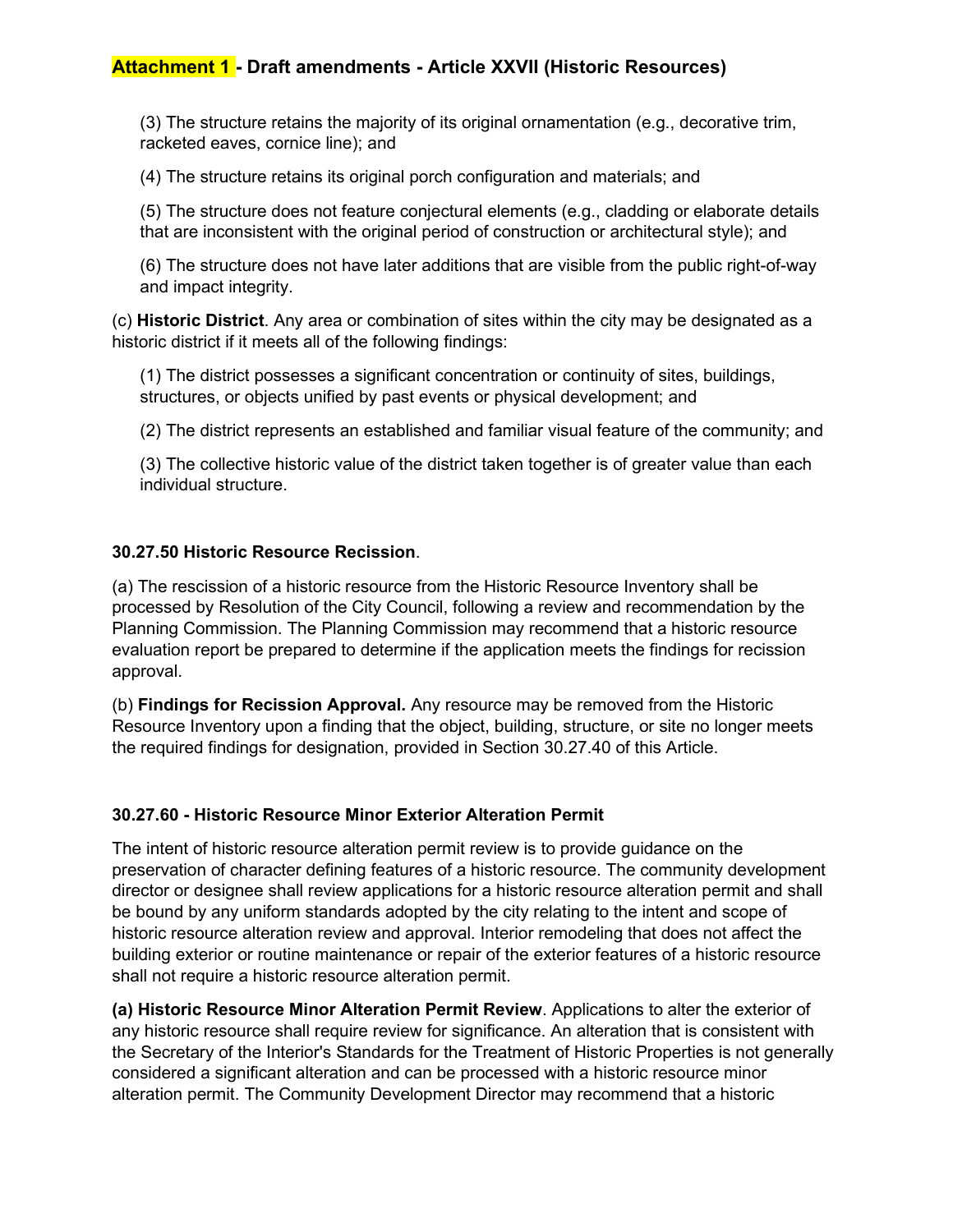#### **Attachment 1 - Draft amendments - Article XXVII (Historic Resources)**

resource evaluation report be prepared to determine if the project meets the findings for approval. An application that would have a significant adverse effect on a historic resource shall require historic resource demolition/significant alteration permit approval pursuant to this Article.

**(b) Ministerial Approval.** If the Community Development Director or designee determines that the application meets the findings for approval identified in this Article, the historic resource minor alteration permit shall be approved ministerially.

**(c) Planning Commission Review**. If the Community Development Director or designee cannot make the findings for approval, the application shall be referred to the Planning Commission for review. The Planning Commission may recommend that a historic resource evaluation report be prepared to determine if the project meets the findings for approval. The Planning Commission shall consider the recommendation of the Community Development Director and any historic evaluation report prepared for the application and shall either approve, approve with modification, or deny the historic resource alteration permit application, based on the findings for approval identified in this Article.

**(d) Recommended Modifications**. In recommending approval of a historic resource minor alteration permit application, the Community Development Director or the Planning Commission may suggest reasonable and necessary modifications to the proposed alterations, intended to ensure that the application will comply with the Secretary of the Interior's Standards.

**(e) Findings for Approval**. A historic resource minor alteration permit shall be approved upon making all of the following findings:

(1) The proposed action is consistent with the purposes of this Article, the applicable requirements of the Municipal Code, and the General Plan;

(2) The proposed action will not have a significant adverse effect on the collective historic value of a designated historic district within which the historic resource is located; and

(3) The proposed action will not have a significant adverse effect on the character-defining features of the historic resource and is consistent with the Secretary of the Interior's Standards, as follows:

a. The proposed action will preserve and retain the historic character of the historic resource and will be compatible with the existing historic features, size, massing, scale and proportion, and materials.

b. The proposed action will, to the greatest extent possible, avoid removal or significant alteration of distinctive materials, features, finishes, and spatial relationships that characterize the historic resource.

c. Deteriorated historic features will be repaired rather than replaced to the greatest extent possible.

d. New additions will be differentiated from the historic resource and will be constructed such that the essential form and integrity of the historic resource shall be protected if the addition is removed in the future.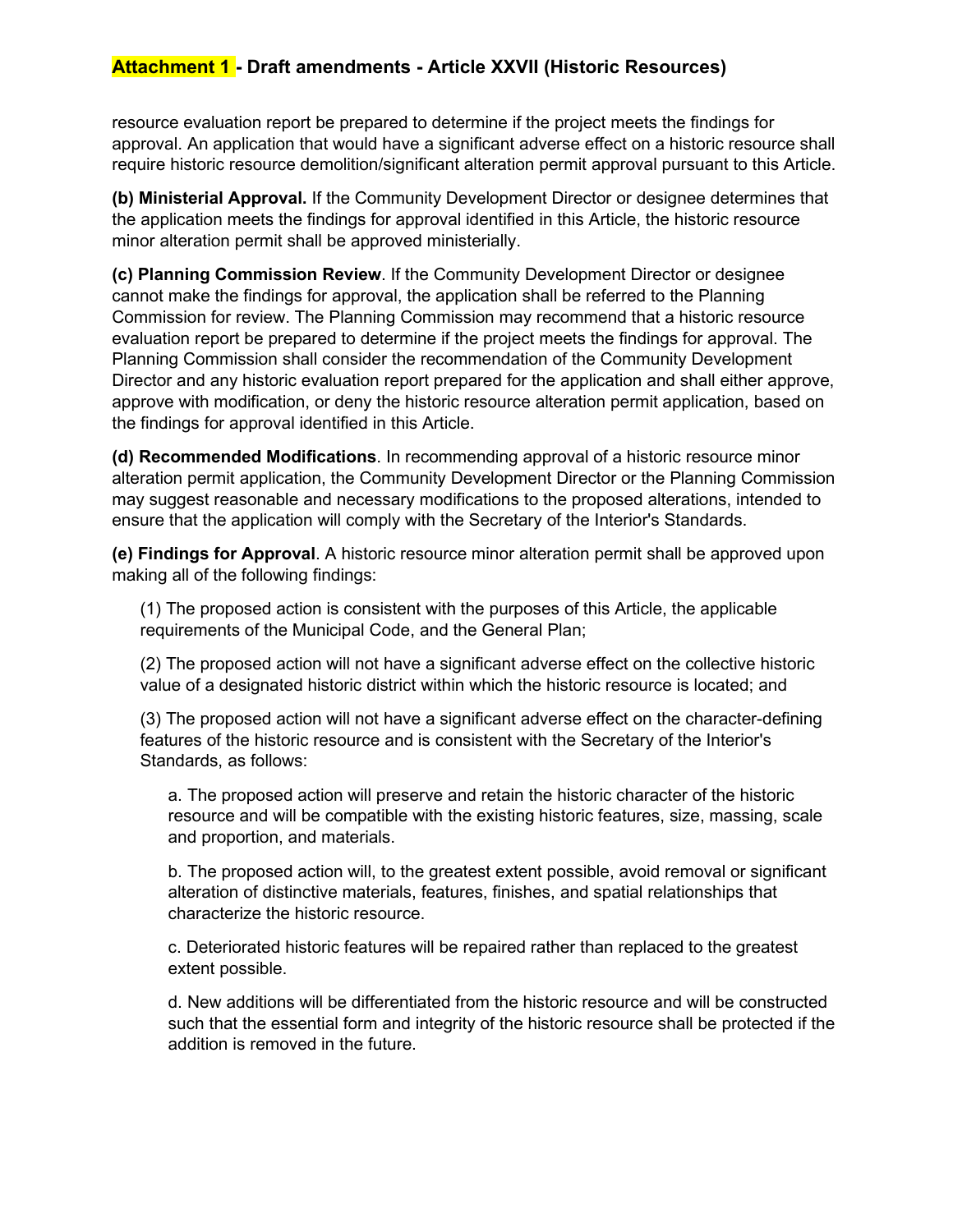#### **30.27.70 Historic Resource Demolition/Significant Alteration Permit**

**(a) Planning Commission Review**. All applications to demolish or significantly alter a historic resource shall require review and approval by the Planning Commission. The Planning Commission shall consider the recommendation of the Community Development Director and any historic evaluation report prepared for the application and shall either approve, approve with modification, or deny the application, based on the findings for approval identified in this Article.

**(b) Findings for Approval**. A historic resource demolition/significant alteration permit shall be approved upon making the following findings:

(1) The building official or fire chief certifies the action is required for the public safety due to an unsafe or dangerous condition; or

(2) The historic resource has been substantially destroyed by fire, explosion, earthquake or flood and the building official certifies that the structure is not restorable due to such damage; or

(3) The proposed action is consistent with the purposes of this Article, the applicable requirements of the Municipal Code, and the General Plan; and

(4) The resource no longer meets the historic designation criteria identified in this Article and the historic character of the structure proposed for demolition or significant alteration cannot be restored without immediate and significant economic hardship to the property owner; and

(5) The demolition or significant alteration is exempt from CEQA, has been mitigated to a less than significant impact, or has otherwise complied with the CEQA statute including but not limited to preparation of an Environmental Impact Report, as necessary.

**(e) Preservation**. The planning commission or city council may suspend action on a historic resource demolition/significant alteration permit for a period not to exceed one hundred eighty (180) days to allow sufficient time for necessary steps to be taken to preserve the structure. In approving a historic resource demolition/significant alteration permit, the Planning Commission or City Council may recommend that the property owner preserve the structure, or portions of the structure through all means available, including, but not limited to:

(1) Retaining and reusing materials or offering materials for salvage if the materials are not able to be retained in some capacity;

(2) Photographing or otherwise documenting any remaining historic features;

(3) Documented advertisements publicizing the availability of the structure for purchase for restoration purposes;

(4) A map showing investigation into possible sites for relocation of the structure; or

(5) Documented letters offering the donation of the structure to nonprofit organizations for relocation.

**(f) Rescission.** Upon approving the demolition or significant alteration, the structure shall be removed from the Historic Resource Inventory by Resolution of the City Council.